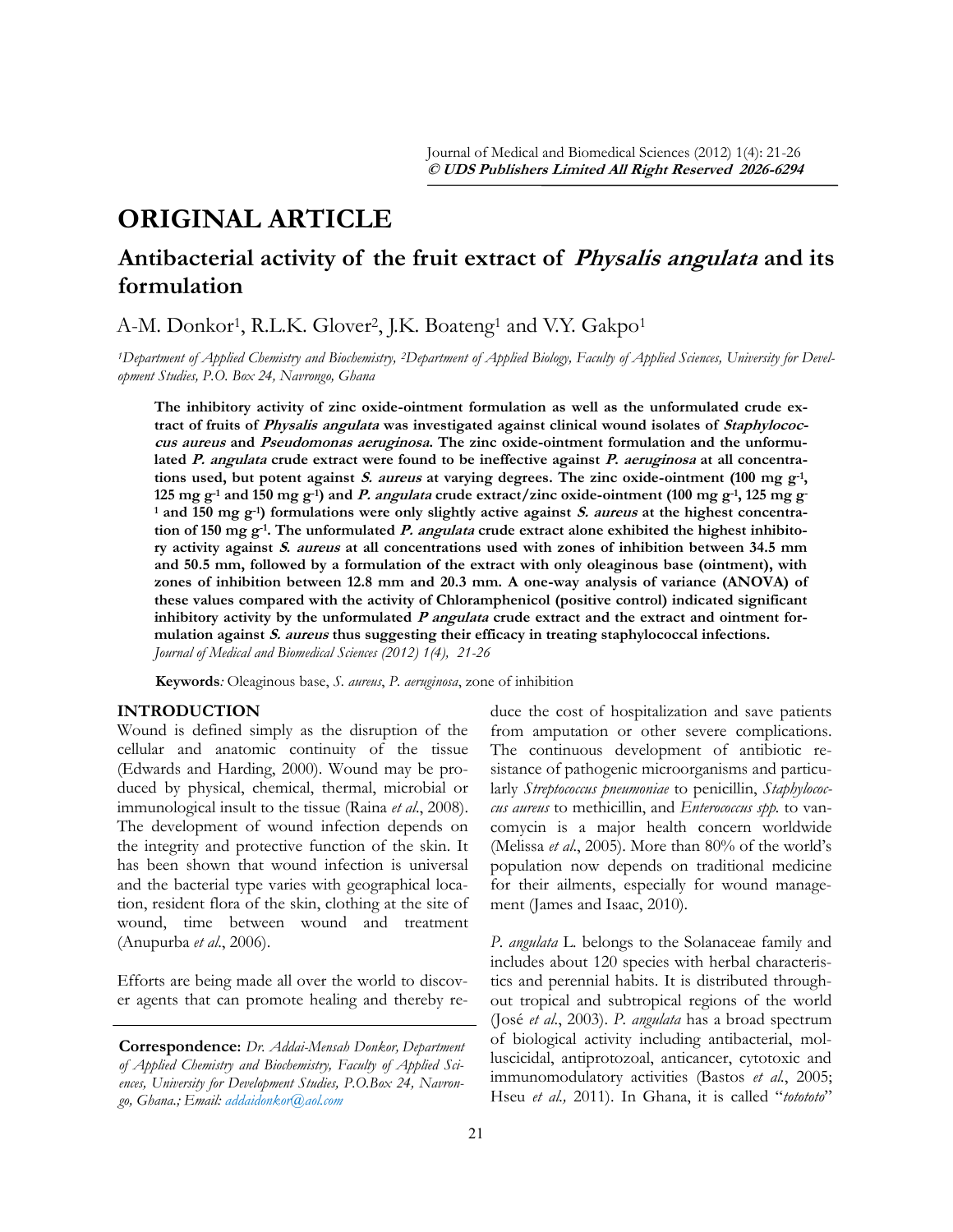among the Akans. The juice is used in the treatment of earache, jaundice, fever, bladder disease to mention a few. The fruit and other aerial parts are used in the treatment of boils, sores or wounds, constipation and digestive problems (Dokosi, 1998). Zinc oxide has been shown to have therapeutic application in treating a variety of skin conditions in products such as [baby powder,](http://en.wikipedia.org/wiki/Baby_powder) [barrier creams](http://en.wikipedia.org/wiki/Barrier_cream) to treat [diaper rashes,](http://en.wikipedia.org/wiki/Diaper_rash) [calamine](http://en.wikipedia.org/wiki/Calamine) cream, anti-[dandruff](http://en.wikipedia.org/wiki/Dandruff) [sham](http://en.wikipedia.org/wiki/Shampoo)[poos,](http://en.wikipedia.org/wiki/Shampoo) and [antiseptic](http://en.wikipedia.org/wiki/Antiseptic) ointments ([Harding,](http://www.bnf.org/bnf/bnf/current/5809.htm) 2007). Application of oleaginous base as a vehicle in the formulation of zinc oxide for medicinal purpose may be worthwhile. This study was conducted to validate the scientific basis of using *P. angulata* in the treatment of wounds and to verify if zinc oxide ointment in combination with the extract of *P. angulata* will result in enhancement of inhibitory activity of the extract.

## **MATERIALS AND METHODS**

#### **Source of test bacteria**

Clinical isolates of *S. aureus* and *P. aeruginosa* were obtained from incision type wounds at the Microbiology Department of the Tamale Teaching Hospital in the Northern Region of Ghana, in the Month of March 2012. Bacterial isolates were stored at a temperature between 2 and 8oC in nutrient broth. Pure cultures of each of the bacterial isolates were obtained by sub-culturing the isolates on Chocolate agar (OXOID, Basingstoke, Hampshire, England).

#### **Plant material**

The fruits of *P. angulata* L were collected from Navrongo in the Upper East Region of Ghana in the month of November, 2011 and authenticated by Dr. Walter M. Kpikpi of the Department of Applied Biology in the Faculty of Applied Sciences of the University for Development Studies, Navrongo.

#### **Ethanolic extract of the fruits**

The fruits were air dried under shade and then powdered using surface-sterilized mortar and pestle. One hundred and twenty (120 g) grams of the powdered material was macerated in 240 mL of ethanol and refluxed exhaustively. The extract was filtered after 24 hours with the aid of sterile cotton. The filtrate was then concentrated under reduced pressure using a rotary evaporator at 450C to obtain a yield of 7.2 g of crude extract. This was carried out according to the method described by Tomassini *et al*., (2009).

## **Preparation of P. angulata crude extractointment formulation**

An ointment base was prepared by melting 2.5 g of white wax in a beaker on a thermostatic water bath. White petroleum jelly BP (47.5 g) was added and warmed until liquefied. The mixture was stirred until it began to congeal. Three batches of the *P. angulata* crude extract - ointment containing 100 mg  $g<sup>-1</sup>$ , 125 mg  $g<sup>-1</sup>$  and 150 mg  $g<sup>-1</sup>$  respectively of the extract were prepared and used in the antibacterial activity studies.

## **Preparation of zinc oxide - ointment formulation**

To verify whether zinc oxide has inhibitory effect on the test microorganisms, a zinc oxide - ointment was formulated with oleaginous emulsion base in batches with concentrations of 100 mg  $g^{-1}$ , 125 mg  $g<sup>-1</sup>$  and 150 mg  $g<sup>-1</sup>$  respectively. These concentrations were weighed into separate beakers labeled A, B and C respectively. Molten ointment base was then added to each beaker to make 1000 mg of each batch. Each of the individual batches was then homogenized by trituration to give the zinc oxideointment.

#### **Preparation of Physalis angulata crude extract**

*P. angulata* crude extract was weighed into separate beakers labeled E, F, G respectively, and dispersed in a buffer of pH 7.2 to derive concentrations of 100 mg mL-1, 125 mg mL-1 and 150 mg mL-1 respectively. These concentrations were used for the antibacterial studies.

#### **Preparation of P. angulata crude extract-zinc oxide ointment formulation**

*P. angulata* crude extract and zinc oxide ointment was formulated together to determine whether they could have synergistic effect on the bacterial isolates. Equal quantities (50, 62.5, and 75 mg) of *P. angulata* crude extract and zinc oxide were weighed into separate beakers labeled J, K and L respectively. The mixtures were then treated with oleaginous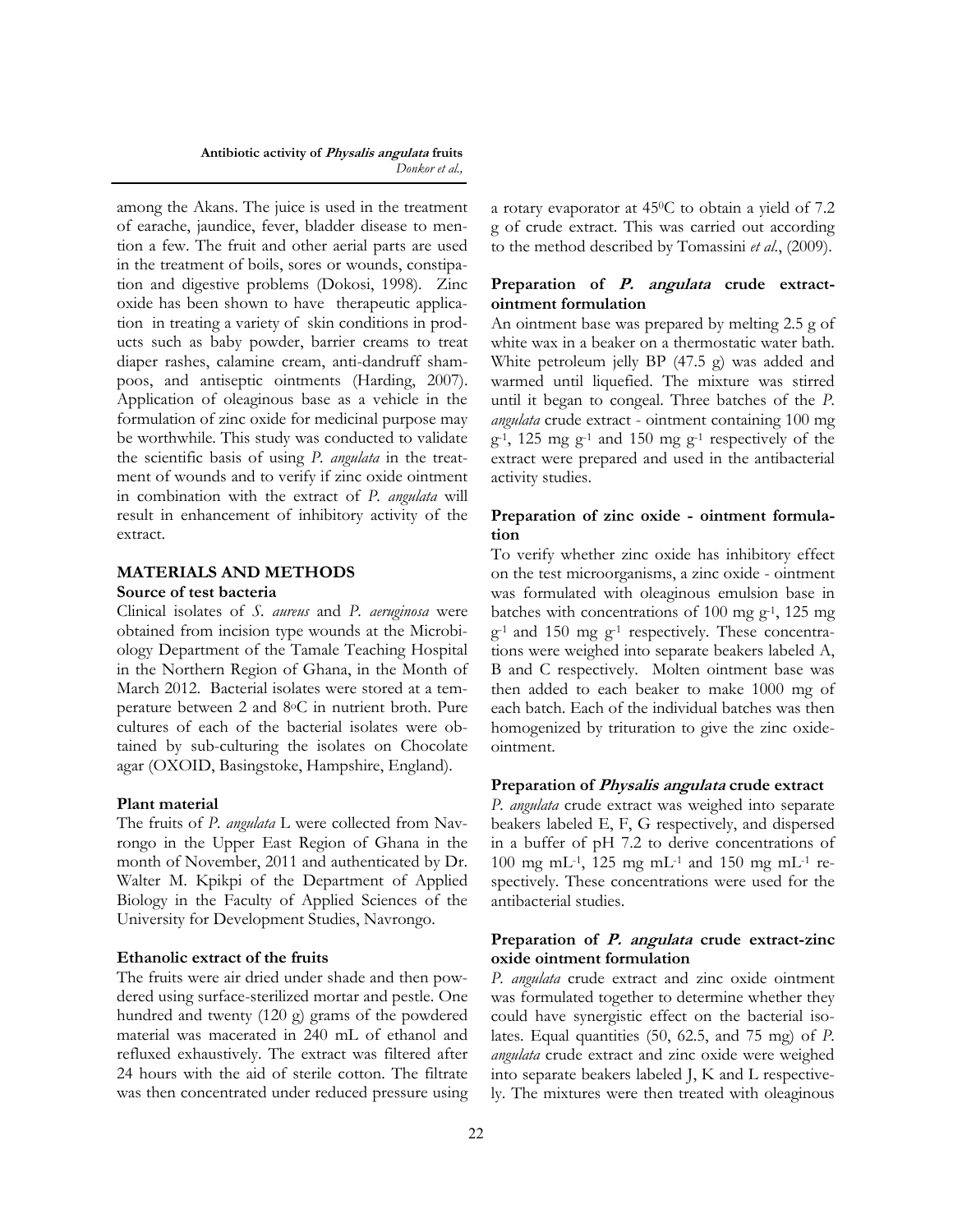base at varying concentrations of 100 mg  $g^{-1}$ , 125 mg  $g^{-1}$  and 150 mg  $g^{-1}$  respectively.

## **Agar Diffusion Bioassay**

The modified agar well diffusion method described by Perez *et al.* (1990) was employed. Inoculum of each test organism was prepared by emulsifying in 100 mL of sterile peptone water and standardized to get a turbidity of 0.5 McFarland Standard. Within 15 minutes of its preparation, a sterile cotton swab was then dipped into the standardized inoculum suspension. Surplus moisture was removed by rotating the swab several times whilst pressed firmly against the walls of the tube at a level above the peptone water. Agar plates (Mueller Hinton Agar, Oxoid) were then inoculated with the cotton swabs by rotating the swab while rubbing taking care that the whole area is inoculated. The inoculated plates were allowed to dry and five-millimeter (5 mL) diameter wells made on the plate with a sterile cork-borer at wide enough intervals. The wells corresponded with the prepared number of concentrations of each formulation, the positive and negative controls.

For each formulation, 1 mL of each concentration was drawn into a labeled well with a sterile micropipette taking care to avoid spillage onto the surface of the culture plate. A similar volume of the negative control (98% ethanol) and positive control (Chloramphenicol at 100 mg g-1) was also introduced into a well each on the same plate. The plates were left to stand until complete diffusion of the formulations into the medium. The plates were incubated in inverted positions at 37°C for 24 hours after which they were observed for inhibitory activity depicted by zones of inhibition around the wells. Inhibition zone diameters were measured using a ruler and recorded in millimeters (mm). The experiments were repeated three times to check for reproducibility.

#### **Statistical Analysis**

Means and standard error of the mean were calculated for the zones of inhibition measured for the three sets of experiments in each case. These means were statistically compared using the one – way ANOVA to determine if they were significantly different at P  $< 0.05$ .

**Antibiotic activity of Physalis angulata fruits**  *Donkor et al.,*

## **RESULTS**

All the three concentrations of the *P. angulata* crude extract formulation did not show activity against *P. aeruginosa.* They were however active against *S. aureus* with recorded zones of inhibition of 12.8 mm at the concentration of 100 mg  $g^{-1}$  which increased to 20.3 mm at a concentration of 150 mg  $g^{-1}$  (Table 1). *P. aeruginosa* was resistant to all concentrations of the zinc oxide ointment formulation used while *S. aureus* was only susceptible to the 150 mg g<sup>-1</sup> concentration with a mean zone of inhibition of 11.8 mm as compared to 45.5 mm recorded for the control (Chloramphenicol) at 100 mg  $g^{-1}$  concentration (Table 2).

**Table 1: Activity of P. angulata crude extractointment preparation against test organisms**

| <b>PAG</b> extract -<br>ointment prepa-<br>ration | Zone of inhibition (mm)* |                 |  |
|---------------------------------------------------|--------------------------|-----------------|--|
|                                                   | S. aureus                | P. aerugonosa   |  |
| PAG 100 mg $g^{-1}$                               | $12.75 \pm 1.06$         | $0.00 \pm 0.00$ |  |
| PAG 125 mg $g^{-1}$                               | $16.25 \pm 0.35$         | $0.00 \pm 0.00$ |  |
| PAG 150 mg $g^{-1}$                               | $20.25 \pm 0.35$         | $0.00 \pm 0.00$ |  |
| CLP $100 \text{ mg } g^{-1}$                      | $45.75 \pm 0.35$         | $0.00 \pm 0.00$ |  |

**PAG = P. angulata and CLP = Chloramphenicol, \*Values represent means ± SEM of three independent measurements**

**Table 2: Activity of zinc oxide-ointment formulations against test organisms**

| Zinc oxide-<br>ointment      | Zone of inhibition $(mm)^*$ |                 |  |
|------------------------------|-----------------------------|-----------------|--|
|                              | <i>S. aureus</i>            | P. aeruginosa   |  |
| $ZnO$ 100 mg g <sup>-1</sup> | $0.00 \pm 0.00$             | $0.00 \pm 0.00$ |  |
| ZnO 125 mg $g^{-1}$          | $0.00 \pm 0.00$             | $0.00 \pm 0.00$ |  |
| $ZnO$ 150 mg g <sup>-1</sup> | $11.50 \pm 0.71$            | $0.00 \pm 0.00$ |  |
| CLP 100 mg $g^{-1}$          | $45.75 \pm 0.35$            | $0.00 \pm 0.00$ |  |

**ZnO = zinc oxide and CLP = Chloramphenicol, \*Values represent means ± SEM of three independent measurements**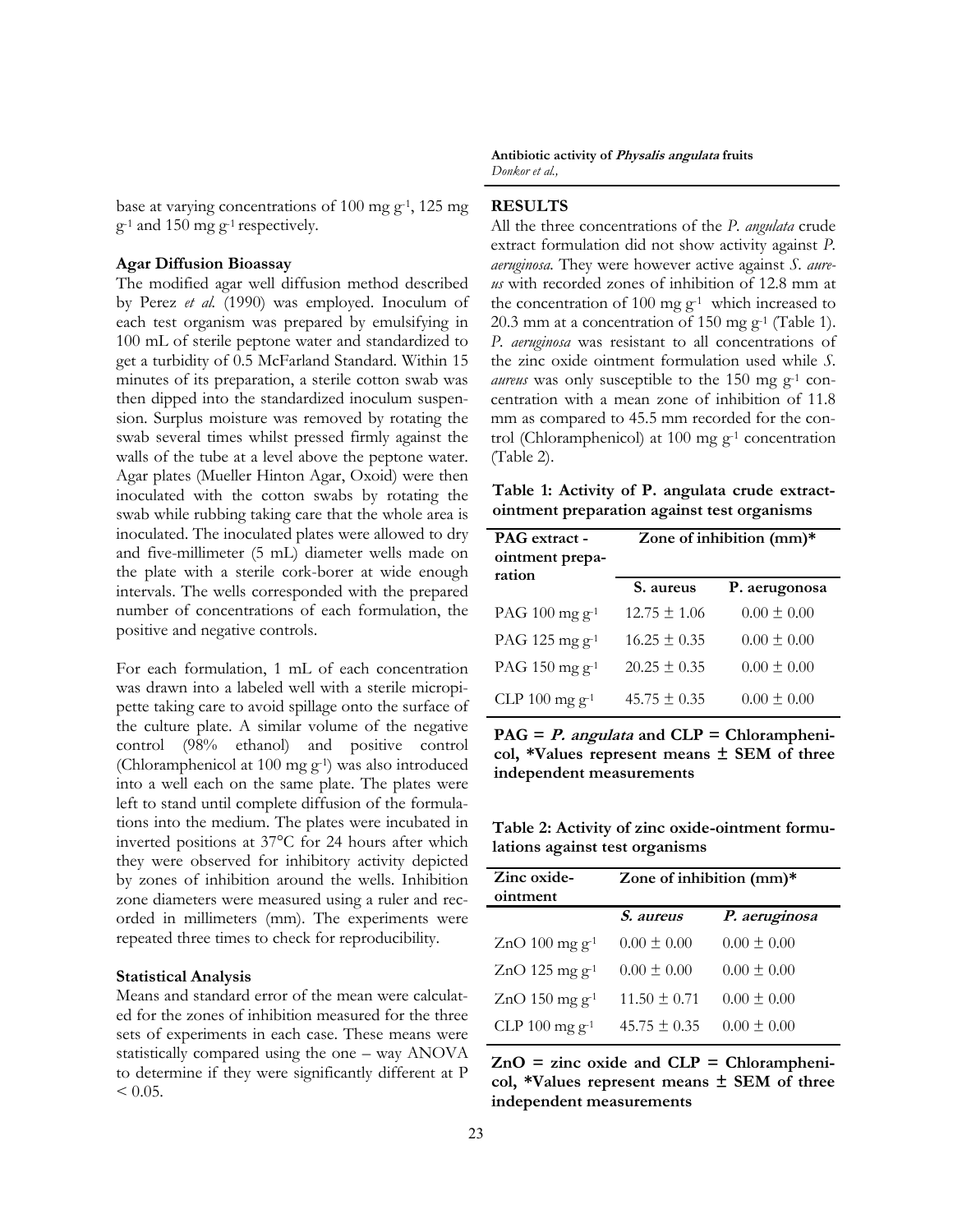## **Antibacterial activity of P. angulata crude extract**

Mean diameters of zones of inhibition of *S. aureus* by various unformulated *P. angulata* crude extract increased with concentration. *P. aeruginosa* was, however, not susceptible to the unformulated crude extract of *P. angulata* (Table 3). A maximum mean zone of inhibition diameter of 50.5 mm was attained at a concentration of 150 mg g-1 against *S. aureus* as compared to the standard antibiotic (Chloramphenicol) which gave a mean zone of inhibition diameter of 79.8 mm at 100 mg  $g^{-1}$  concentration.

## **Antibacterial activity of Physalis angulata crude extract-zinc oxide ointment formulation**

The *P. angulata* crude extract-zinc oxide ointment formulation gave the lowest inhibitory activity of all the formulations prepared. While *P. aeruginosa* was resistant to all concentrations, *S. aureus* was only inhibited by the 150 mg  $g^{-1}$  concentration of the formulation with a mean zone of inhibition diameter of 7.50 mm (Table 4). This could be probably be due to the fact that the non-concentrated bioactive compound present in the crude extract has been prevented by the oleaginous base from having much contact with the test organisms. Ethanol was used as negative control and indicated no inhibitory activity in all test models.

## **DISCUSSIONS**

According to Bastos *et al*., (2005), the fruits of *P. angulata* possess steroids known as physalins, physagulins with anolides and flavonoids. The inhibitory

**Table 3: Activity of unformulated P. angulata crude extract against test organisms**

| Unformulated                 | Zone of inhibition (mm)* |                 |  |
|------------------------------|--------------------------|-----------------|--|
| <b>PAG</b> extract           |                          |                 |  |
|                              | <i>S.</i> aureus         | P. aeruginosa   |  |
| PAG $100 \text{ mg } g^{-1}$ | $34.50 \pm 0.71$         | $0.00 \pm 0.00$ |  |
| PAG 125 mg g <sup>-1</sup>   | $40.50 \pm 1.41$         | $0.00 \pm 0.00$ |  |
| PAG 150 mg $g^{-1}$          | $50.50 \pm 0.71$         | $0.00 \pm 0.00$ |  |
| CLP 100 mg $g^{-1}$          | $79.75 \pm 0.35$         | $0.00 \pm 0.00$ |  |

**PAG = P. angulata and CLP = Chloramphenicol, \*Values represent means ± SEM of three independent measurements**

| Table 4: Activity of <i>P. angulata</i> -zinc oxide oint- |
|-----------------------------------------------------------|
| ment formulation against test organisms                   |

| P. angulata -zinc oxide<br>ointment formulation | Zone of inhibition (mm)<br>* |                 |
|-------------------------------------------------|------------------------------|-----------------|
|                                                 | S. aureus                    | P. aeruginosa   |
| $PAG + ZnO$ 100 mg g <sup>-1</sup>              | $0.00 \pm 0.00$              | $0.00 \pm 0.00$ |
| $PAG + ZnO$ 125 mg g <sup>-1</sup>              | $0.00 \pm 0.00$              | $0.00 \pm 0.00$ |
| $PAG + ZnO$ 150 mg g <sup>-1</sup>              | $7.50 \pm 0.71$              | $0.00 \pm 0.00$ |
| CLP $100$ mg $g^{-1}$                           | $9.50 \pm 4.80$              | $0.00 \pm 0.00$ |

**PAG = P. angulata, ZnO = Zinc oxide and CLP = Chloramphenicol, \*Values represent means ± SEM of three independent measurements**

effects of *P. angulata* crude extract on the *S. aureus* could be due to these bioactive phytochemical compounds which are known to possess antibacterial properties. Results obtained from this study is similar to the work of Melissa *et al.,* (2005) and Osho *et al*., (2010) which reported strong activities for methanol/water extracts and ethanolic extracts of *P. angulata* against some Gram-positive and Gram-negative organisms respectively.

Zinc oxide has been reported to have antibacterial activities (Padmavathy and Vijayaraghavan, 2008) and therefore was expected to have shown high inhibitory activity against the test organisms. The reduced activity exhibited by the zinc oxide could partly be due to the effect of oleaginous base which has been reported to have poor drug releasing potential and hence preventing the zinc oxide from exhibiting full efficacy against the microorganisms (Shargel *et al.,* 2009). The antibacterial activity of the formulated extract-ointment was low compared with the unformulated extract. This may be attributed to the effect of oleaginous base or the direct effect of the P. angulata components on the microorganisms.

#### **CONCLUSION**

The comparatively high activities shown by both the *Physalis angulata* crude extract-ointment formulation and the unformulated *P. angulata* crude extract against *Staphylococcus aureus* seem to justify the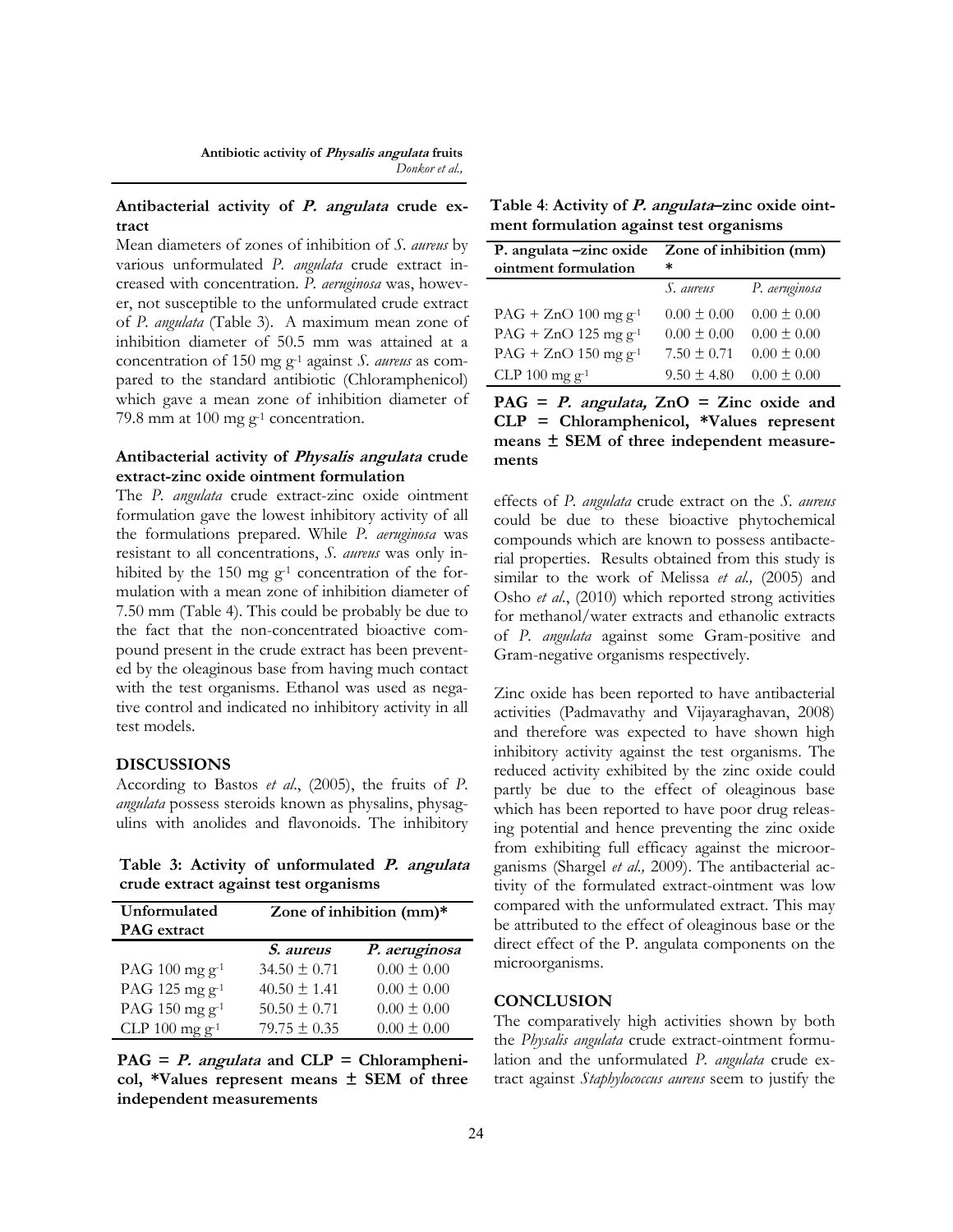widespread use of the plant in the treatment of boils, sores and wounds in Ghana. Isolation, purification and formulation of the bioactive compounds could lead to the development of novel drugs from *P. angulata* with maximal therapeutic activity.

## **ACKNOWLEDGEMENT**

All materials and equipment used in this study were provided by the Department of Applied Chemistry and Biochemistry, while the microbiological studies were carried out at the Microbiology Laboratory of the Department of Applied Biology, both in the Faculty of Applied Sciences of the University for Development Studies, Navrongo. The authors are also grateful to the Head and staff of the Medical Microbiology (Bacteriology) Laboratory of the Tamale Teaching Hospital, for the clinical isolates of *S. aureus* and *P. aeruginosa*.

## **COMPETING INTERESTS**

The authors declare that they have no competing interests.

#### **REFERENCES**

- Anupurba, S., Bhattacharjee, A., Garg, A. and Sen, M.R. (2006). Antimicrobial susceptibility of *Pseudomonas aeruginosa* isolated from wound infections*. Indian J. Dermato. 51(4): 286-288*.
- Bastos, G. N., Silveira A. J., Salqado C. G., Picanco-Diniz D. I. and Nascimento J. L (2008). *Physalis angulata* extract exerts antiinflammatory effects in rats by inhibiting different pathways. *J. Ethnopharmacol.*, *118 (2): 246-251***.**
- Dokosi, OB (1998). Herbs of Ghana. Ghana Universities Press, Accra
- Edwards, R., Harding, K. G. (2000). Bacteria and wound healing. in Skin and Soft Tissue Infection. pp 92-95.
- Esimone, C.O., Akah, P.A. and Nworu, C.S. (2009). Efficacy and Safety Assessment of *T. angelica* Herbal Tonic, a Phytomedicinal Product Popularly Used in Nigeria. Evidence-Based Complementary and Alternative Medicine, Vol. 2011, Article ID 123036, 6 pp.
- Harding, F. J. (2007). *[Breast Cancer: Cause](http://books.google.com/?id=0h2gDLv3MOEC&pg=PT83) – Prevention*

**Antibiotic activity of Physalis angulata fruits**  *Donkor et al.,*

*– [Cure](http://books.google.com/?id=0h2gDLv3MOEC&pg=PT83)*. Tekline Publishing. p. 83. [ISBN](http://en.wikipedia.org/wiki/International_Standard_Book_Number) [0-](http://en.wikipedia.org/wiki/Special:BookSources/0-9554221-0-8) [9554221-0-8.](http://en.wikipedia.org/wiki/Special:BookSources/0-9554221-0-8) 

- Hseu, Y-C., Wu,C-R., Chang, H-W., Kumara,K. J. S., Linb, M-K, Cheni, C-S., Choi, H-J., Huangi, C-Y., Huang, C-Y., Lee, H-Z., Hsieh, W-T., Chung, J-G., Wang, H-M., Yang, H-L.(2011). Inhibitory effects of Physalis angulata on tumor metastasis and angiogenesis. Journal of Ethnopharmacology 135 :762–77.1
- James, O. and Isaac, A.V. (2010). Excision and incision wound healing potential of *Saba florida* (Benth) leaf extract in *Rattus novergicus. International Journal of Pharmaceutical and Biomedical Research, 1(4): 101-107***.**
- Jose, A. A. S., Therezinha, C.B.T., Deise, C.D.X., Ivone, M.R., Melissa, T.G.S. and Zenildo, B.M.F. (2003). Molluscicidal activity of *Physalis angulata* L. extracts and fractions on *Biomphlaria tenagohpila* under laboratory conditions. *Mem. Inst. Oswaldo Cruz., 98(3): 425-428*.
- Mellisa,T.G.S., Sonia, M.S., Terezinha, G.M.F., Batista, P.C. and Therezinha, C.B.T. (2005). Studies on antimicrobial activity, *in vitro*, of *Physalis angulata* L. (Solanaceae) fraction and Physalin bringing out the Importance of Assay Determination. *[Mem. Inst. Oswaldo](http://www.ncbi.nlm.nih.gov/pubmed/16410969)  [Cruz.,](http://www.ncbi.nlm.nih.gov/pubmed/16410969) 100(7):779-82.*
- Osho A., T. Adetunji, S. O. Fayemi and D.O. Moronkola (2010). Antibacterial activity of the essential oil of the aerial part of *Physalis angulata* L. *Afr. J. Traditional, Complementary and Alternative Medicines , 7(4): 303–306*.
- Padmavathy, N. and Vijayaraghavan, R. (2008). Enhanced Bioactivity of ZnO Nanoparticles an Antimicrobial Study*.* In: *Science and Technology of Advanced Materials*, vol. 9, 2008 p.
- Perez, C., Pauli, M. and Bazerque, P. (1990). An antibiotic assay by agar-well diffusion method. *Acta Biologiae et Medecine Experimentaalis*, *15:113-115*.
- Raina, R., Prawez, S., Verma, P. K. and Pankaj, N. K. (2008). Medicinal Plants and their Role in Wound Healing. *VetScan*, *3(1): 1-24*.
- Shargel, L., Mutnic, A. H., Souney, P. F., Swanson,